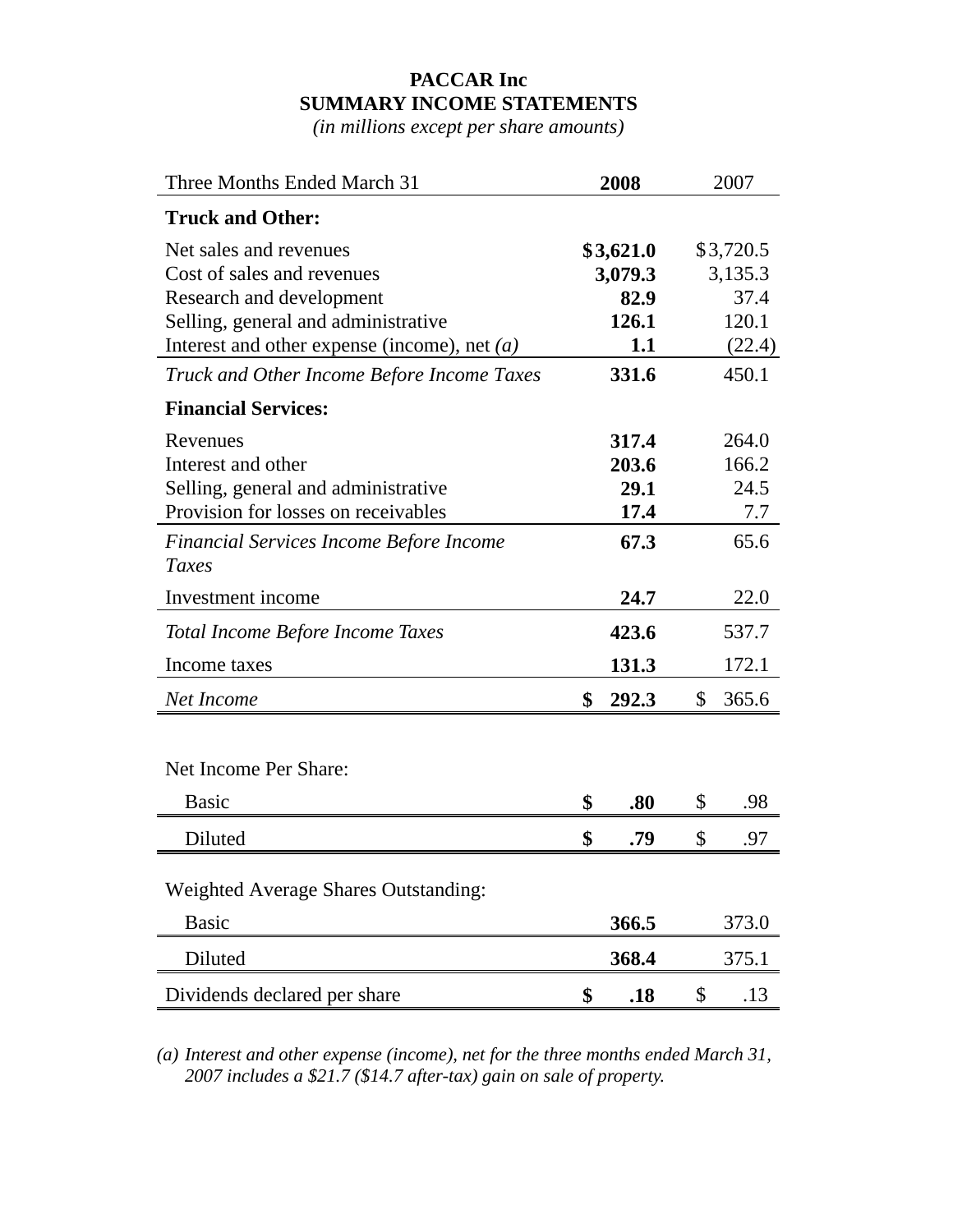## **PACCAR Inc CONDENSED BALANCE SHEETS**

*(in millions)*

|                                               | <b>March 31</b><br>December 31 |                                       |
|-----------------------------------------------|--------------------------------|---------------------------------------|
|                                               | 2008                           | 2007                                  |
| <b>ASSETS</b>                                 |                                |                                       |
| <b>Truck and Other:</b>                       |                                |                                       |
| Cash and marketable debt securities           | \$2,312.7                      | 2,515.0<br>\$                         |
| Trade and other receivables, net              | 750.4                          | 570.0                                 |
| Inventories                                   | 705.4                          | 628.3                                 |
| Property, plant and equipment, net            | 1,730.5                        | 1,642.6                               |
| Equipment on operating leases and other       | 1,243.1                        | 1,162.0                               |
| <b>Financial Services Assets</b>              | 10,836.7                       | 10,710.3                              |
|                                               | \$17,578.8                     | 17,228.2<br>\$                        |
| <b>LIABILITIES AND STOCKHOLDERS' EQUITY</b>   |                                |                                       |
| <b>Truck and Other:</b>                       |                                |                                       |
| Accounts payable, deferred revenues and other | \$3,523.0                      | 3,134.1<br>$\mathbb{S}$               |
|                                               |                                |                                       |
| Dividend payable                              |                                | 367.1                                 |
| Long-term debt                                | 23.0                           | 23.6                                  |
| <b>Financial Services Liabilities</b>         | 8,831.7                        | 8,690.3                               |
| <b>STOCKHOLDERS' EQUITY</b>                   | 5,201.1                        | 5,013.1                               |
|                                               | \$17,578.8                     | $\boldsymbol{\mathsf{S}}$<br>17,228.2 |

## **GEOGRAPHIC REVENUE DATA**

| Three Months Ended March 31 | 2008      | 2007    |
|-----------------------------|-----------|---------|
| <b>United States</b>        | \$1,259.2 | 1,810.4 |
| Europe                      | 1,820.2   | 1,391.4 |
| Other                       | 859.0     | 782.7   |
|                             | \$3,938.4 | 3,984.5 |